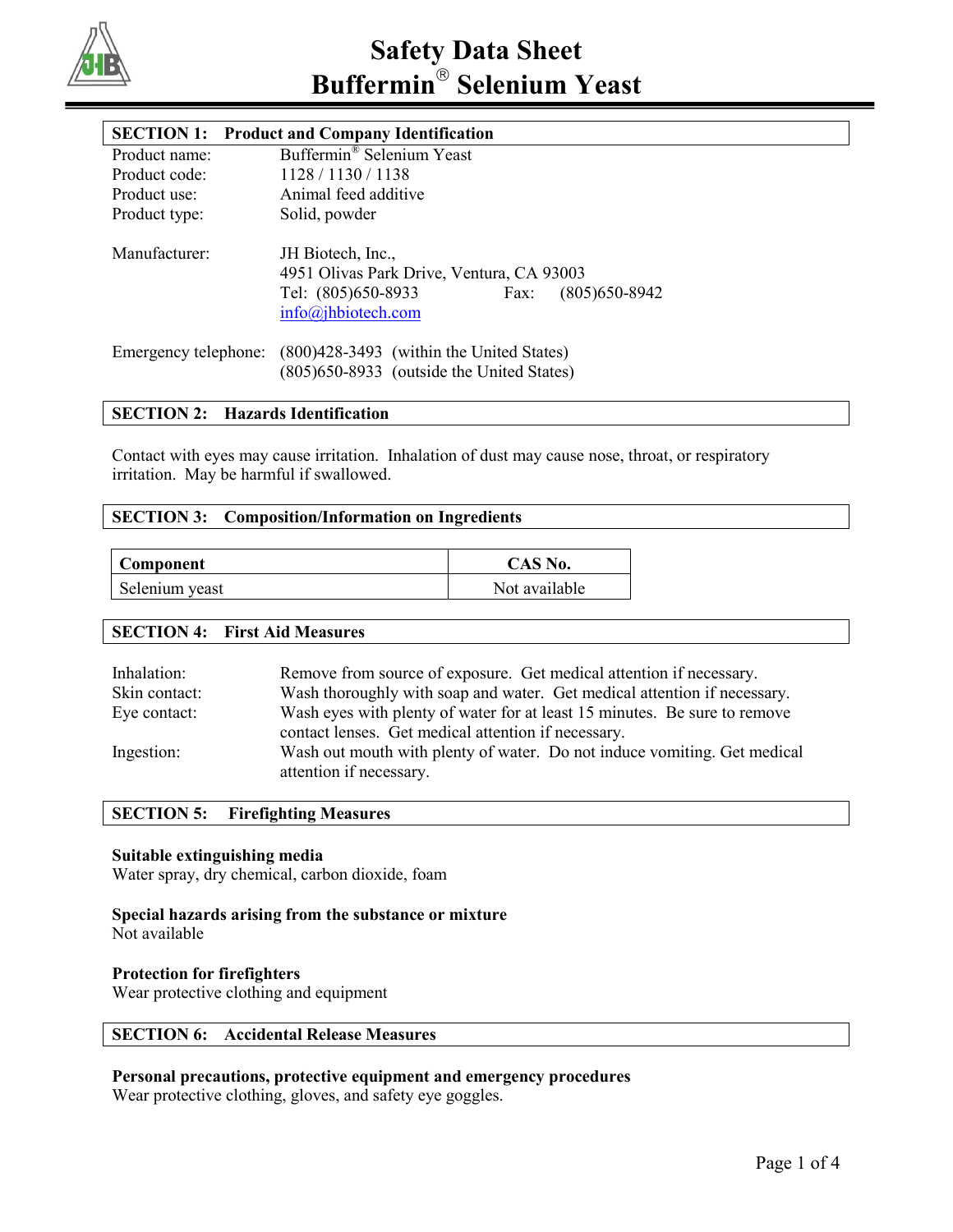

# **Environmental precautions**

Not available

# **Methods and material for containment and cleaning up**

Contain all spills and leaks to prevent discharge into the environment. Use appropriate tools to transfer spill material to proper disposal container. Or recover material and use it for its intended purpose.

# **SECTION 7: Handling and Storage**

# **Precautions for safe handling**

Avoid overheating or freezing

## **Conditions for safe storage, including any incompatibilities**

Store in a cool, dry, well-ventilated area away from direct sunlight. Keep containers tightly closed when not in use.

# **Specific end use(s)**

Not available

# **SECTION 8: Exposure Controls/Personal Protection**

## **Personal Protection**

| Eye protection:         | Eye protection is not required. To avoid contact with eyes, use safety |
|-------------------------|------------------------------------------------------------------------|
|                         | eye goggles.                                                           |
| Skin protection:        | Wear protective clothing as necessary to minimize contact. Use         |
|                         | chemical resistant gloves.                                             |
| Respiratory protection: | Not required                                                           |

# **SECTION 9: Physical and Chemical Properties**

## **Information on basic physical and chemical properties**

| Appearance                   | Light brown powder                 |
|------------------------------|------------------------------------|
| Odor                         | Yeast odor                         |
| pH                           | Not available                      |
| Melting point/freezing point | Not available                      |
| Boiling point                | $100^{\circ}$ C/212 <sup>o</sup> F |
| Flash point                  | Not available                      |
| Evaporation rate             | Not available                      |
| Flammability                 | Not available                      |
| <b>Explosive limits</b>      | Not available                      |
| Vapor pressure               | Not available                      |
| Vapor density                | Not available                      |
| Relative density             | $0.6$ g/cc                         |
| Solubility                   | Partially soluble in water         |
| Partition coefficient        | Not available                      |
| Auto-ignition temperature    | Not available                      |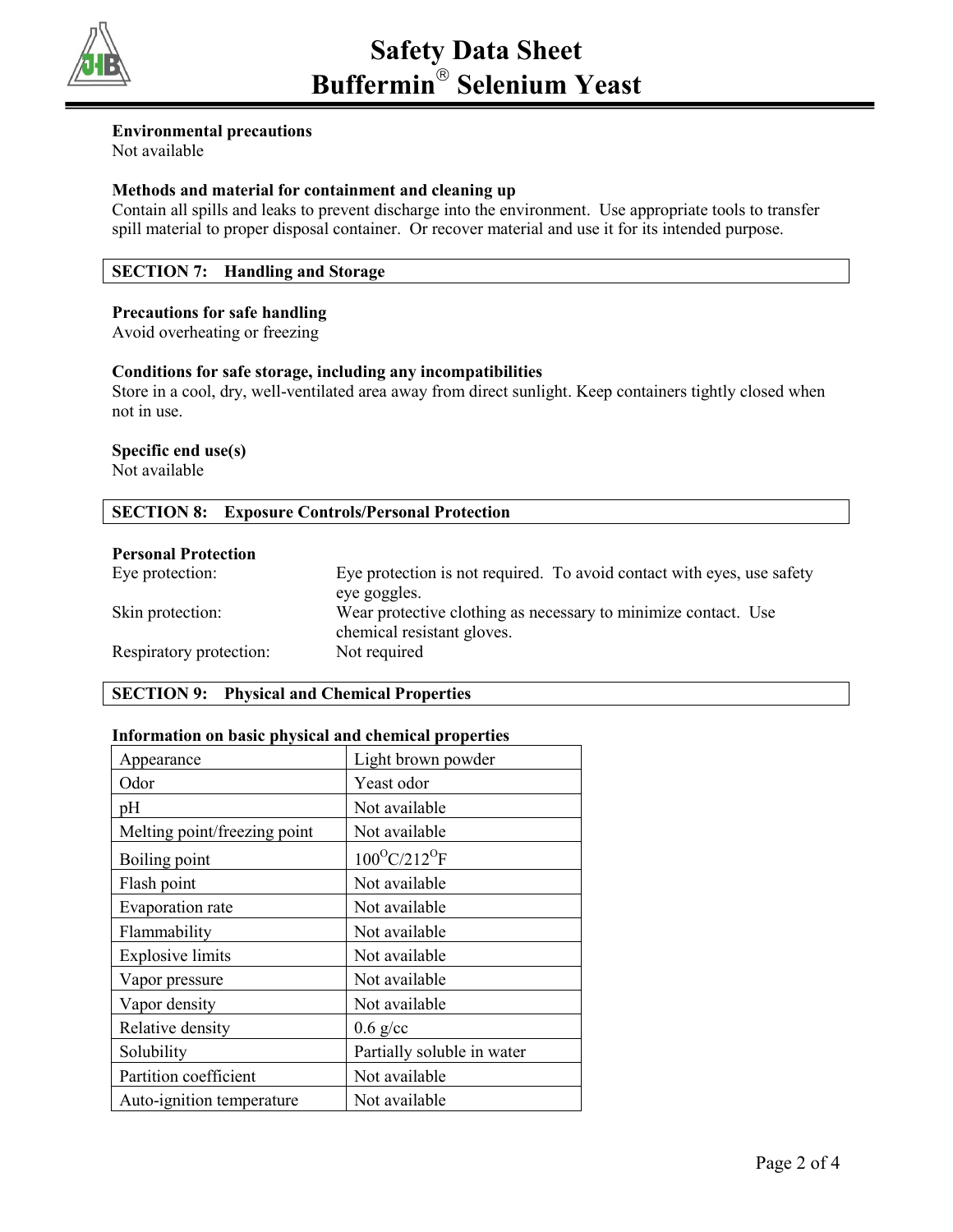

| Decomposition temperature   | Not available |
|-----------------------------|---------------|
| Viscosity                   | Not available |
| <b>Explosive properties</b> | Non explosive |
| Oxidizing properties        | Not available |

#### **SECTION 10: Stability and Reactivity**

#### **Reactivity** Not available

#### **Chemical stability** Product is stable.

## **Possibility of hazardous reactions**

Under normal conditions, hazardous reaction will not occur.

#### **Conditions to avoid**

Avoid heat, moisture, and sunlight.

# **Incompatible materials**

Not available

## **Hazardous decomposition products**

Not available

## **SECTION 11: Toxicological Information**

#### **Information on toxicological effects**

| Acute toxicity:        | Not available |
|------------------------|---------------|
| Irritation:            | Not available |
| Corrosivity:           | Not available |
| Sensitization:         | Not available |
| Dose toxicity:         | Not available |
| Carcinogenicity:       | Not available |
| Mutagenicity:          | Not available |
| Reproductive toxicity: | Not available |
|                        |               |

# **SECTION 12: Ecological Information**

# **Ecotoxicity**

Not available

**Persistence and degradability** Not available

# **Bioaccumulative potential**

Not available